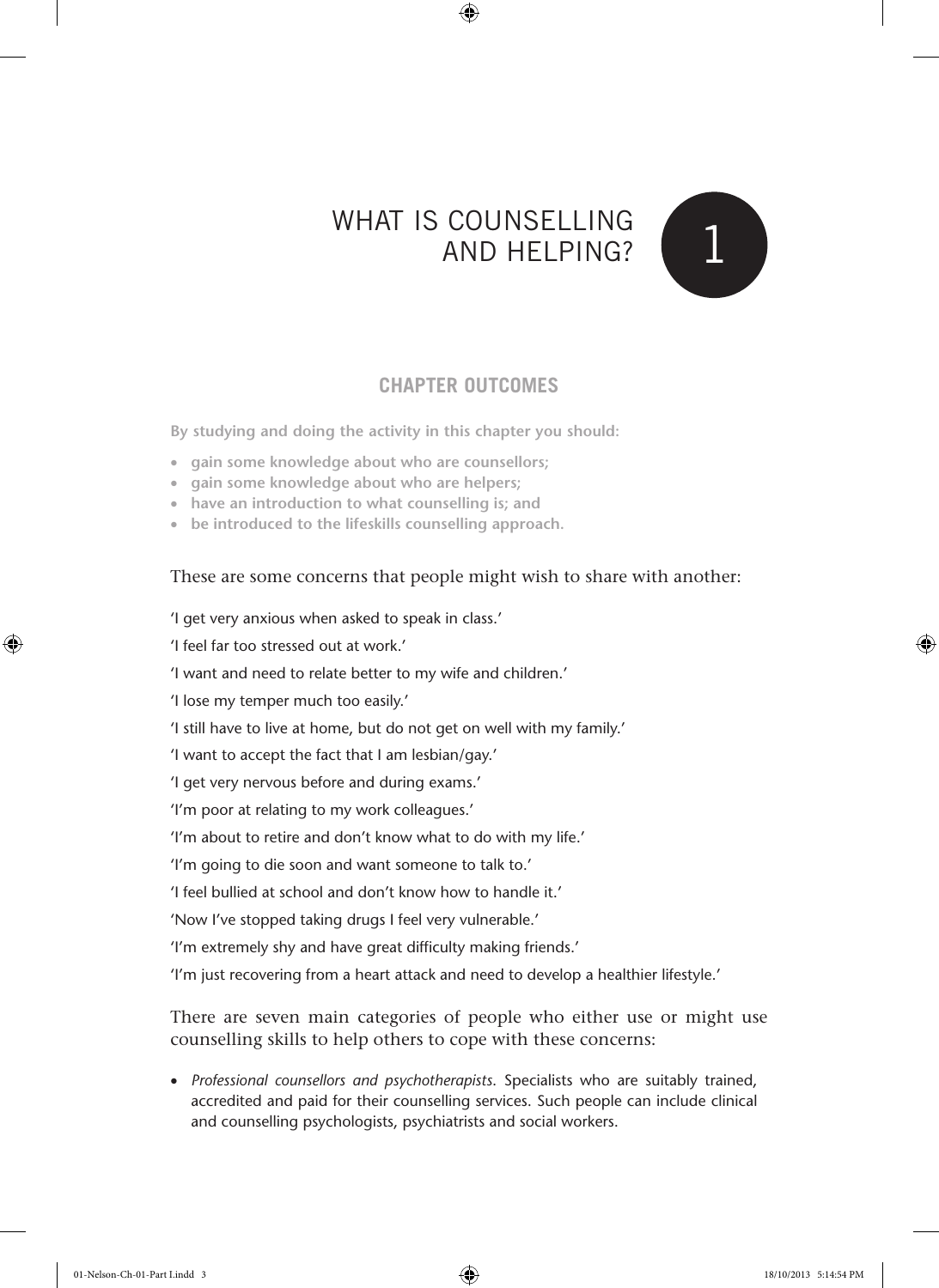#### **4** PART I INTRODUCTION

 $\textcircled{\scriptsize\textsf{P}}$ 

- *Paraprofessional counsellors.* People trained in counselling skills who use them as part of their jobs, yet who do not hold an accredited counselling or psychotherapy qualification. Some social workers fall into this category, whereas others may be qualified counsellors and psychotherapists.
- *Voluntary counsellors.* People trained in counselling skills or with full counsellor training who work on a voluntary basis in settings such as Relate in the UK or Relationships Australia, youth counselling services, church-related agencies and numerous other voluntary agencies.
- *Counselling, psychotherapy and helping trainees.* Trainees using counselling skills on supervised placements as part of counselling, psychotherapy and helping courses.
- Helpers using counselling skills as part of their jobs. Here the main focus of the job may be nursing, teaching, pastoral work, supervising or managing, and providing services such as finance, law, funerals, trade union work and so on. These jobs require people to use counselling skills some of the time if they are to be maximally effective.
- *Peer helpers.* People who use counselling skills as part of peer helping or support networks of varying degrees of formality. Such peer support networks frequently cover areas of diversity such as culture, race, sexual orientation, and focused support for women or men.
- *Informal helpers.* All of us have the opportunity to assist others, be it in the role of partner, parent, relative, friend or work colleague.

Though this book focuses on counselling and helping, in recent years there has been a great increase in coaching for the less disturbed (Liston-Smith et al., 2011). Just as counsellors and helpers use some coaching skills, coaches training individuals and groups in various work, relationship, health, leisure and other skills areas often use counselling skills in their endeavours.

## **COUNSELLING, PSYCHOTHERAPY AND HELPING**

#### **COUNSELLING AND PSYCHOTHERAPY**

'Psychotherapy' is derived from the Greek word *therapeia*, meaning healing. Attempts to differentiate between counselling and psychotherapy are never wholly successful. Both represent diverse rather than integrated knowledge and activities, so it is more accurate to think of 'counselling approaches' and 'psychological therapies'.

Some ways of distinguishing counselling from psychotherapy include: psychotherapy focuses on personality change of some sort, while counselling focuses on helping people use existing resources for coping with life better (Tyler, 1961); they are the same qualitatively, but differ only quantitatively in that therapists listen more and engage in less informing, advising and explaining than counsellors (Corsini, 2008); and psychotherapy deals with more severe disturbance and is a more medical term than

♠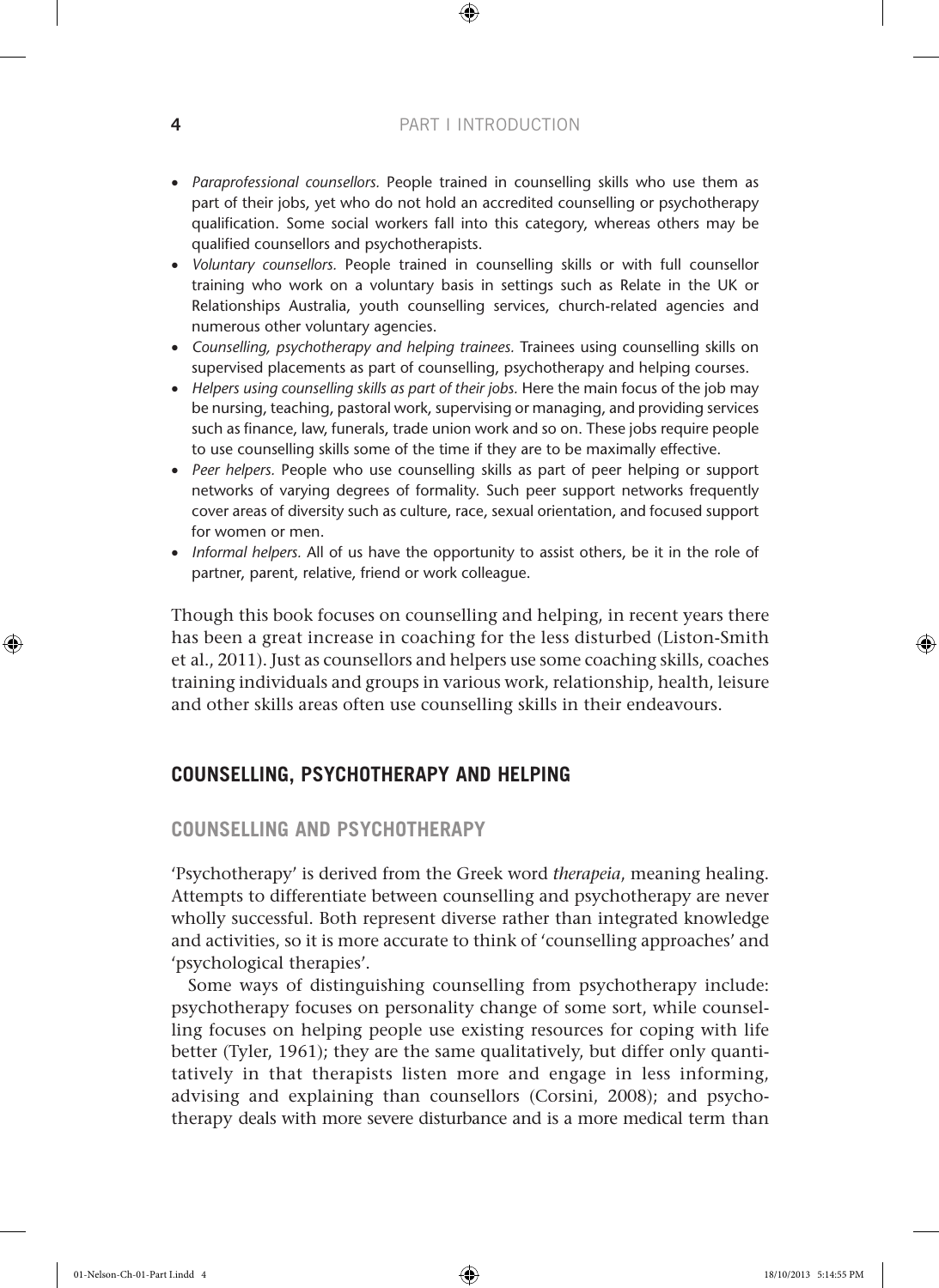$\textcircled{\scriptsize{*}}$ 

counselling. Probably most psychiatrists still view themselves as conducting psychotherapy rather than counselling. In addition, 'psychotherapy' is a term used to discuss longer-term and deeper work with mental disorders, though this is not always the case. However, many psychologists and counsellors work in medical settings, have clients with recognized medical disorders and do longer-term and deep work. Furthermore, the distinction between people who have mental disorders as contrasted with problems of living is not clear-cut.

Many psychologists, such as Corey (2012) and Patterson (1986) use the terms 'counselling' and 'psychotherapy' interchangeably, and Patterson concludes that there are no essential differences upon which agreement can be reached. Both counselling and psychotherapy use the same theoretical models and stress the need to value the client as a person, to listen sympathetically, to hear what is communicated, and to foster the capacity for self-help and responsibility. Consequently, even in medical settings the term 'counselling' may be just as appropriate as 'psychotherapy', and increasingly it has come to be viewed as either the same as or similar to psychotherapy.

In Britain there has been a recent development emphasizing the similarities between counselling and psychotherapy. In 2000, the British Association for Counselling changed its name to become the British Association for Counselling and Psychotherapy (BACP). A prime reason for this was that many of its members already considered themselves psychotherapists. In 1998 the Psychotherapy and Counselling Federation of Australia (PACFA) was established. Here, as well as commonalities, some differences are still acknowledged. For instance, though work with clients may have considerable depth, the focus of counselling is more likely to be on specific problems or changes in life adjustment, with psychotherapy more concerned with the restructuring of the personality or self. Psychotherapists are more likely to work very intensively with more deeply disturbed individuals who are frequently seen over a long period of time. Counsellors are more likely to work in specific areas where specialized knowledge and method are needed: for instance, marital and family counselling and school counselling. It remains to be seen, however, how long PACFA continues to make such distinctions.

Many British and Australian counsellors and psychotherapists are members of neither BACP nor PACFA. Some receive their qualifications from other professional associations, such as those in counselling psychology, clinical psychology and psychiatry, and consider this sufficient. Furthermore, in Britain, in addition to BACP there is the United Kingdom Council for Psychotherapy (UKCP), which has organizational members training people in psychotherapy.

What constitutes professional training as a counsellor or psychotherapist? Though subject to change, the following provides some idea of requirements.

♠

♠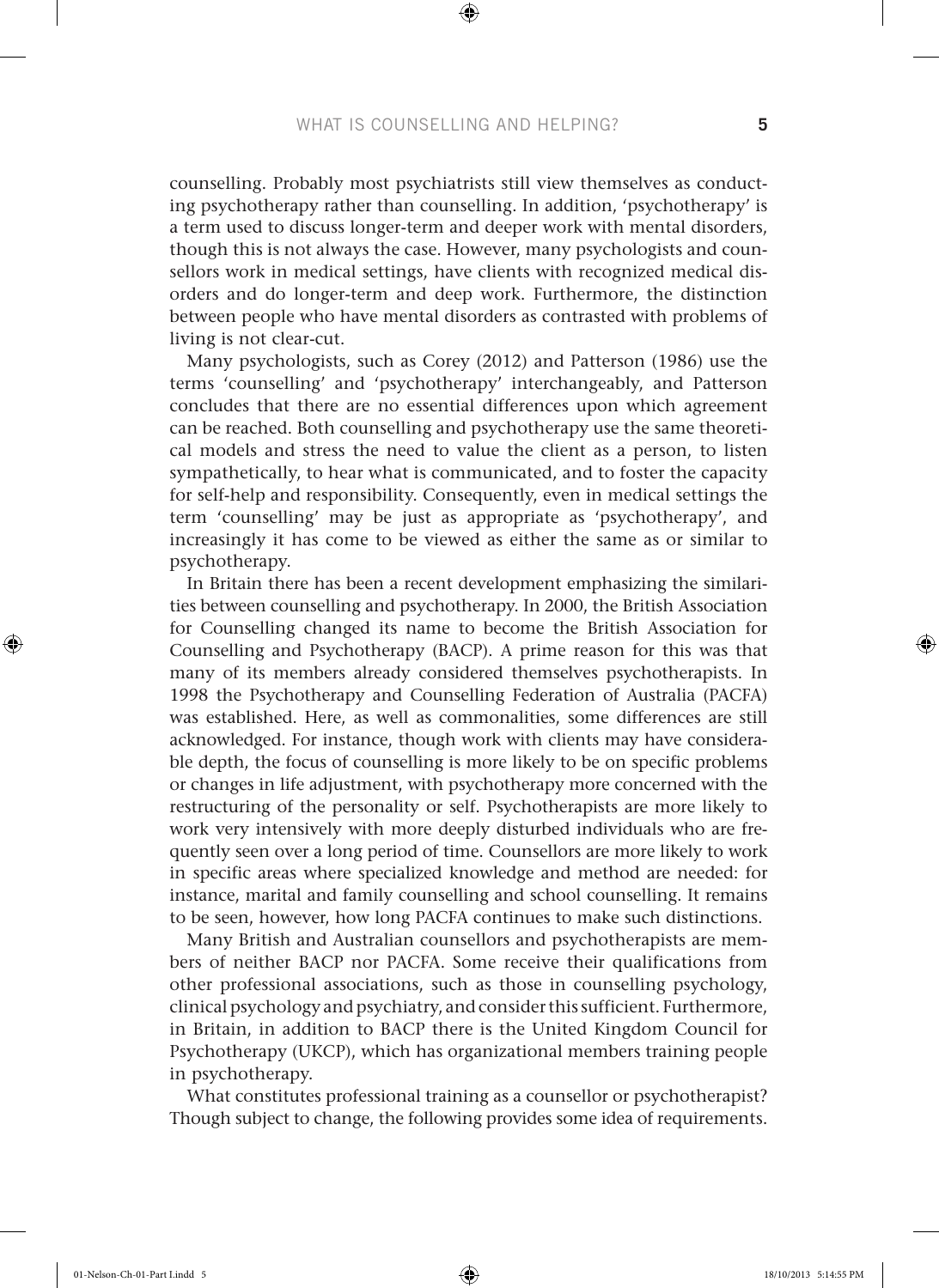#### **6** PART I INTRODUCTION

 $\textcircled{\scriptsize{*}}$ 

Courses recognized by BACP have a minimum of 400 hours' staff/student contact time, with, in addition, students undertaking a minimum of 100 hours of supervised counselling practice. Such courses can last for one year full-time or can be spread over two, three or four years part-time. Training offered by organizational members of UKCP is not normally shorter than four years' part-time duration. Such training involves supervised clinical work and usually personal therapy in the model being taught.

In Australia, the PACFA *Professional Training Standards* requires courses run by its member associations to consist of a minimum of 200 hours of person-to-person psychotherapy and/or counselling training and 50 hours of supervision relating to 200 hours of client contact. PACFA requires undergraduate courses to have 350 hours of training plus 50 hours of supervision relating to 200 hours of client contact over a minimum of three years (PACFA, 2012). PACFA also requires those wishing to join its register as full members to have completed 750 hours of counselling post-training and 75 hours of supervision over a minimum of two years.

Regarding professional counsellors and therapists, two further points are worthy of mention. First, a number of people, such as some social workers and nurses, combine professional qualifications in their primary role with professional qualifications in counselling and psychotherapy. Second, completion of an approved course in counselling and psychotherapy training can no longer be equated with accreditation, since increasingly professional counsellors and psychotherapists are required to undertake mandatory continuing professional development (CPD) requirements by their professional associations if they are to achieve and maintain accreditation.

I agree that there is considerable overlap between counselling and psychotherapy. Nevertheless, throughout this book I mainly use the terms 'counselling' and 'counsellor' in preference to 'therapy' and 'therapist'. This is partly for the sake of consistency and partly because 'counselling' is a less elitist term than 'therapy' and lends itself more readily to the overall objectives of the book.

# **WHO ARE HELPERS?**

Sometimes the term 'helper' is used as a generic term to cover all those engaged in using counselling and helping skills, whether they are counselling and psychotherapy professionals or not. However, increasingly the professionalization of counselling and psychotherapy makes such usage inaccurate. Here the term 'helper' is used in a more restricted sense to include all those people who offer counselling skills to other people, yet who are not qualified and accredited counsellors, psychotherapists or their equivalent.

♠

♠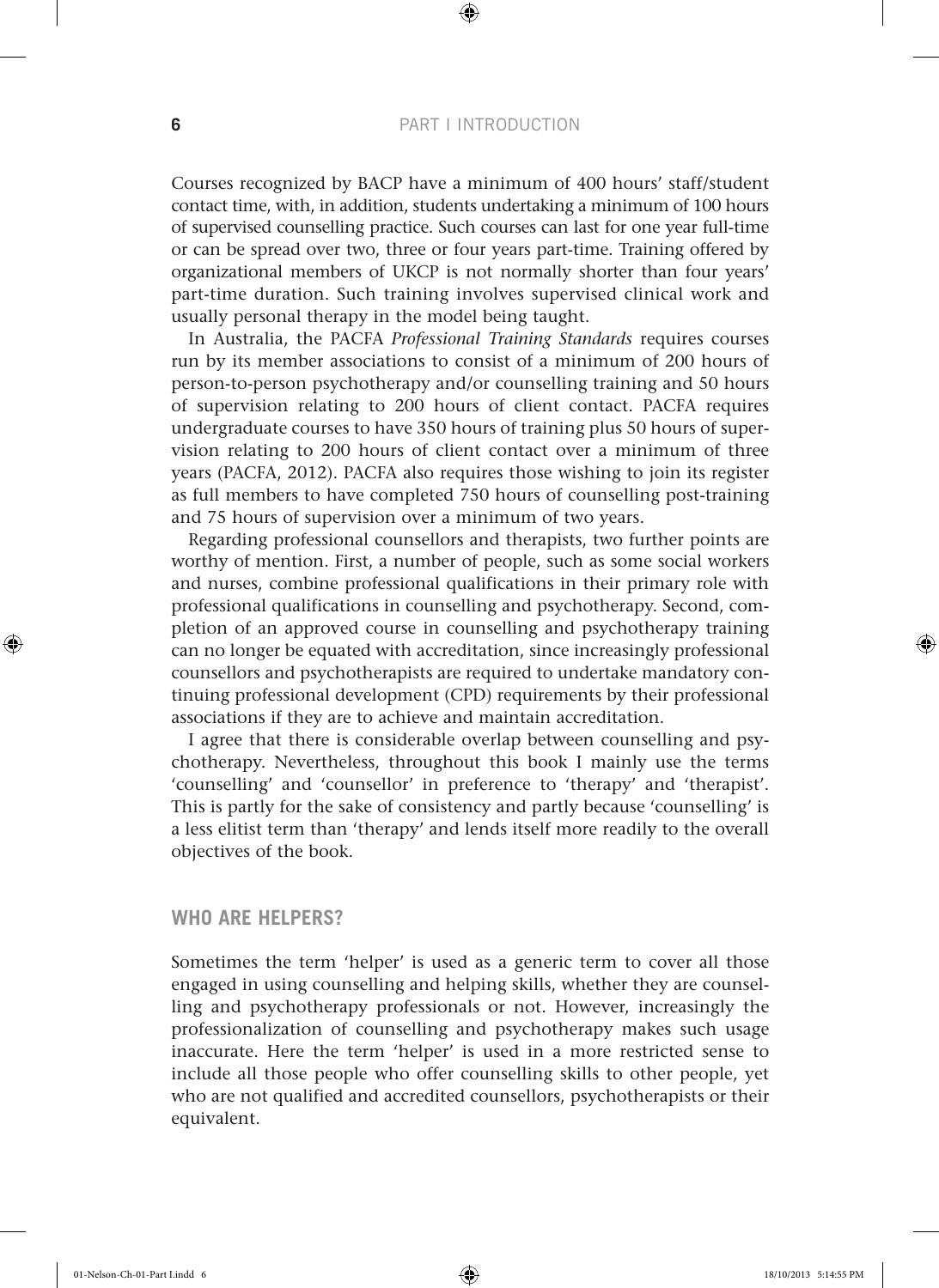#### WHAT IS COUNSELLING AND HELPING? **7**

 $\textcircled{\scriptsize{*}}$ 

Paraprofessional counsellors are trained in counselling skills, but at a level that falls short of professional counselling or psychotherapy accreditation. For example, some nurses have attended a number of counselling skills courses and may be effective at dealing with the problems of specific categories of patients. People with such backgrounds might be called counsellors in their specific work settings, for example nurse counsellors. Alternatively, they might continue to be called nurses. However, if it is intended that the term 'counsellor' in a given context be limited only to those with recognized specialist professional qualifications and accreditation in the area, nurses doing paraprofessional counselling should more appropriately be categorized as helpers, despite the quality of their skills, which may be considerable.

Overlapping with paraprofessional counsellors are helpers who use counselling skills as part of their job. For example, many social workers and probation officers are not accredited counsellors, yet make extensive use of counselling skills with their client populations. In addition, school teachers may perform counselling roles: for instance, helping students to study better, deal with difficult classmates and make decisions about their futures. The range of helpers using counselling skills goes far beyond those in the so-called helping professions: for instance, bosses and supervisors at work, financial advisers, lawyers and undertakers may all use counselling skills to provide the best possible professional service for their clients.

Another group of helpers is composed of volunteers, who may be called either volunteer counsellors or volunteer helpers. Volunteer counsellors or helpers perform numerous roles: for example, working with schizophrenic clients and their families, people who are HIV-positive or have AIDS and those close to them, or with bereaved people, those on drugs, people with relationship problems and with those adjusting to new cultures. Such volunteers may possess varying levels of training and sophistication in using counselling skills.

Last, but not least, counselling skills can be useful for those engaging in peer helping and in informal helping. For example, members of both women's groups and men's groups may help one another to become more effective by using counselling skills. One useful form of peer helping is known as 'co-counselling', where each partner takes a turn at helping the other, say for 20 minutes each way or, if thought desirable, for longer. Informal helping is often one-way only, for instance parent–child.

Let's take a further look at some ways in which helpers can be distinguished from professional counsellors. So far two main distinguishing features have been identified. First, helpers perform different *roles* from those of counsellors. Counsellors have as their primary role conducting counselling, whether individual, couples, group or family counselling. Helpers often either have their primary role in another area or are using their skills in

♠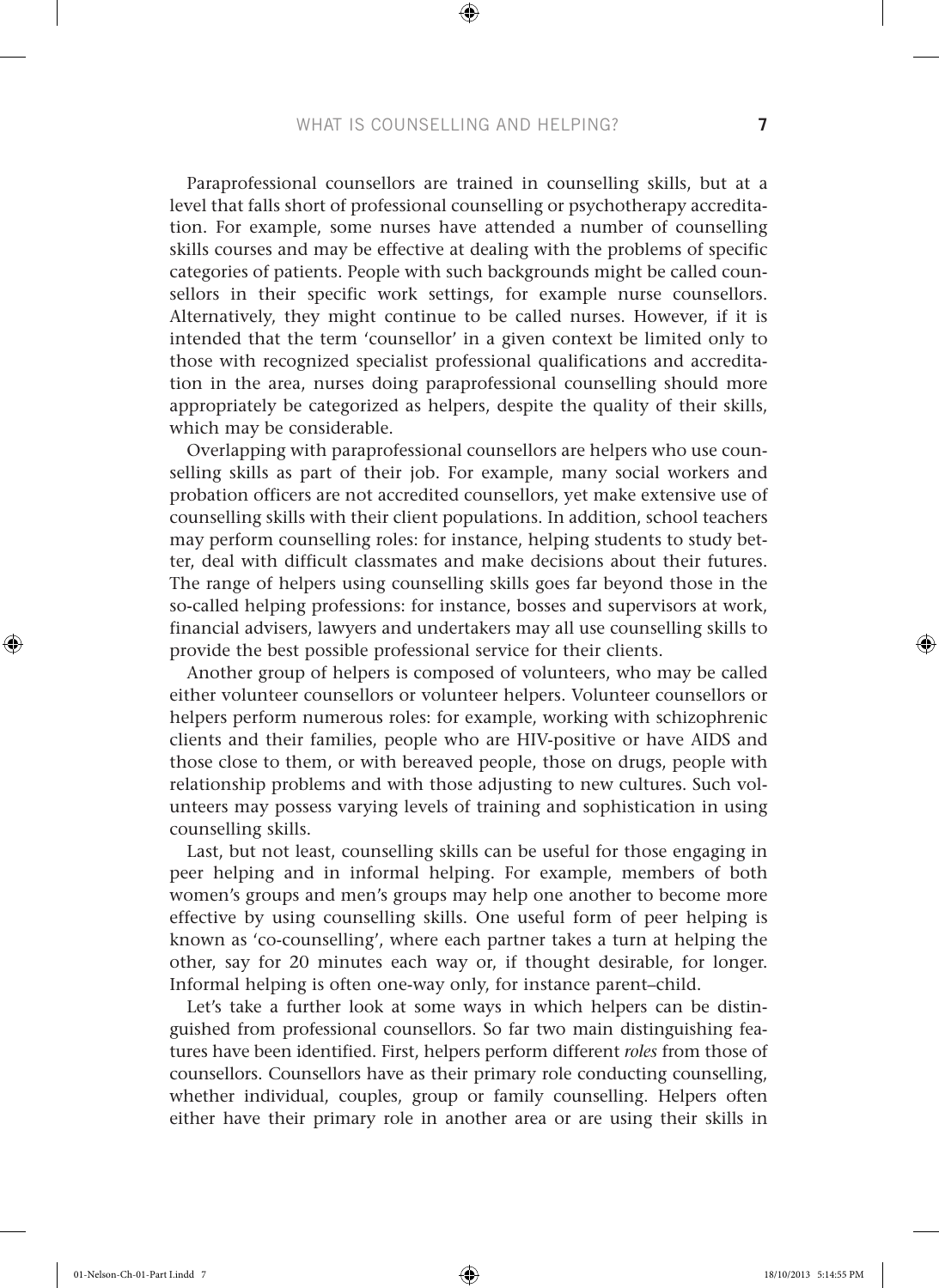#### **8** PART I INTRODUCTION

 $\textcircled{\scriptsize{*}}$ 

voluntary and peer support capacities. Second, related to the different roles, helpers differ from counsellors in their *training*. Counsellors are primarily trained to counsel, whereas helpers may be primarily trained to be social workers, nurses, probation officers, priests, welfare workers, managers or carry out a host of other occupational roles. Furthermore, voluntary workers usually have primary work roles in non-counselling occupations, for which they are likely to have received the major part of their training.

The *goals* of helpers can both overlap with, yet differ from, those of counsellors. The primary purpose of counselling and psychotherapy is to help clients address psychological issues in their lives, for example becoming less depressed or anxious, and to work through decisions and crises that have a distinct psychological dimension to them. Sometimes such psychological issues are central to helping. On other occasions, helpers use counselling skills to assist people to achieve goals where the overt psychological dimensions may appear secondary, if not irrelevant, to the recipients of the services. Some examples of this almost covert application of counselling skills would include the offering of pregnancy advice or spiritual assistance.

The *settings* or contexts can also differ. Most often counselling takes place in offices, private or institutional, set aside specially for that activity. The décor of such offices is designed to support the purpose of counselling: for instance, functional easy chairs with a coffee table between them. Often counselling services are located in specially designated areas, for instance student counselling services. Helpers may sometimes use counselling skills in areas designed for counselling, for instance in some voluntary agencies, but frequently they use counselling skills in locations that represent their primary work role: personnel offices, classrooms, tutorial rooms, hospital wards, outplacement clinics, churches, banks, law offices and community centres. Furthermore, while counsellors rarely go outside formal locations, helpers such as priests, nurses, social workers and members of peer support networks may use counselling skills in people's home settings.

Another distinction is that the *relationship* in which helpers use counselling skills often differs from the more formal counselling relationship, which is likely to have clear boundaries structured around the respective tasks of counsellor and client. Sometimes helping relationships may have similarly clear helper–client boundaries, though the prime agenda may or may not be psychological counselling. Frequently, however, helping takes place in the context of other relationships, such as teacher–student, priest–parishioner, line manager–worker, social worker–client, nurse– or doctor–patient. Although dual relationships, in which counsellors perform more than one role in relation to clients, are frowned upon in the professional counselling context, they may be built into the fabric of many helping relationships. And, as mentioned above, helping relationships may include home visits or even meetings on neutral territory such as cafés or clubs.

♠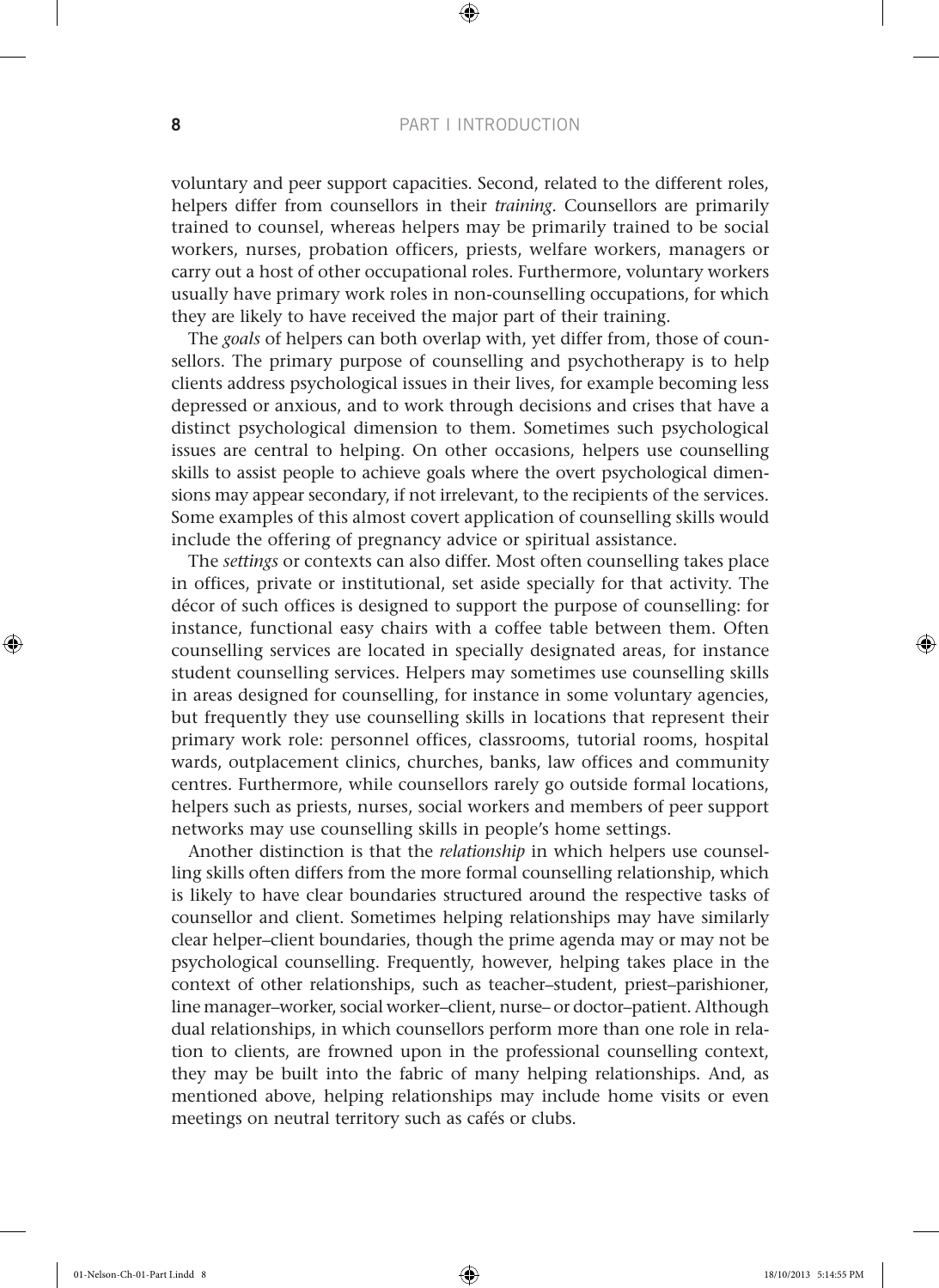$\textcircled{\scriptsize\textsf{P}}$ 

# **USING TERMS IN THIS BOOK**

Throughout this book, I use the term *counsellor* to refer to both counsellors and helpers. The term *helper* is insufficiently specific to the population that I wish to define. Anybody who provides a service – including shopkeepers, electricians and plumbers – could be regarded as helpers. However, such people are much less likely to be regarded as counsellors. The word 'helper' also has connotations of placing the recipients of help in a dependent position. The helper may be doing things *to* or *for* the persons being helped rather than *with* her/him. In addition, the word 'helper' obscures the idea of self-help that I want to emphasize. The purpose of counselling and helping is to assist people to become their own best helpers. Throughout the book the term '*client*' is used for recipients of both counselling and helping.

#### **WHAT IS COUNSELLING?**

⊕

The term 'counselling' is used in a number of ways. One dimension, already discussed, is related to the *people who counsel*. Other considerations for defining counselling include viewing it as a *relationship*, a *repertoire of interventions*, a *psychological process* and in terms of its *goals*.

# **COUNSELLING AS A RELATIONSHIP**

Virtually all counsellors agree that a good counselling relationship is necessary to be effective with clients. Some counsellors regard the counselling relationship as not only necessary, but sufficient for constructive changes to occur in clients (Rogers, 1957). One way to define counselling involves stipulating central qualities of good counselling relationships. Suffice it for now to say that these counsellor-offered qualities, sometimes called the 'core conditions', are empathic understanding, respect and acceptance for clients' current states of being, and congruence or genuineness. Terms like 'active listening' and 'rewarding listening' are other ways of expressing the central skills of the basic counselling or helping relationship. Those viewing counselling predominantly as a helping relationship tend to be adherents of the theory and practice of person-centred counselling (Rogers, 1961; Raskin et al., 2011).

## **COUNSELLING AS A REPERTOIRE OF INTERVENTIONS**

Most counsellors would regard the counselling relationship as neither sufficient in itself nor sufficiently expeditious in its outcome for constructive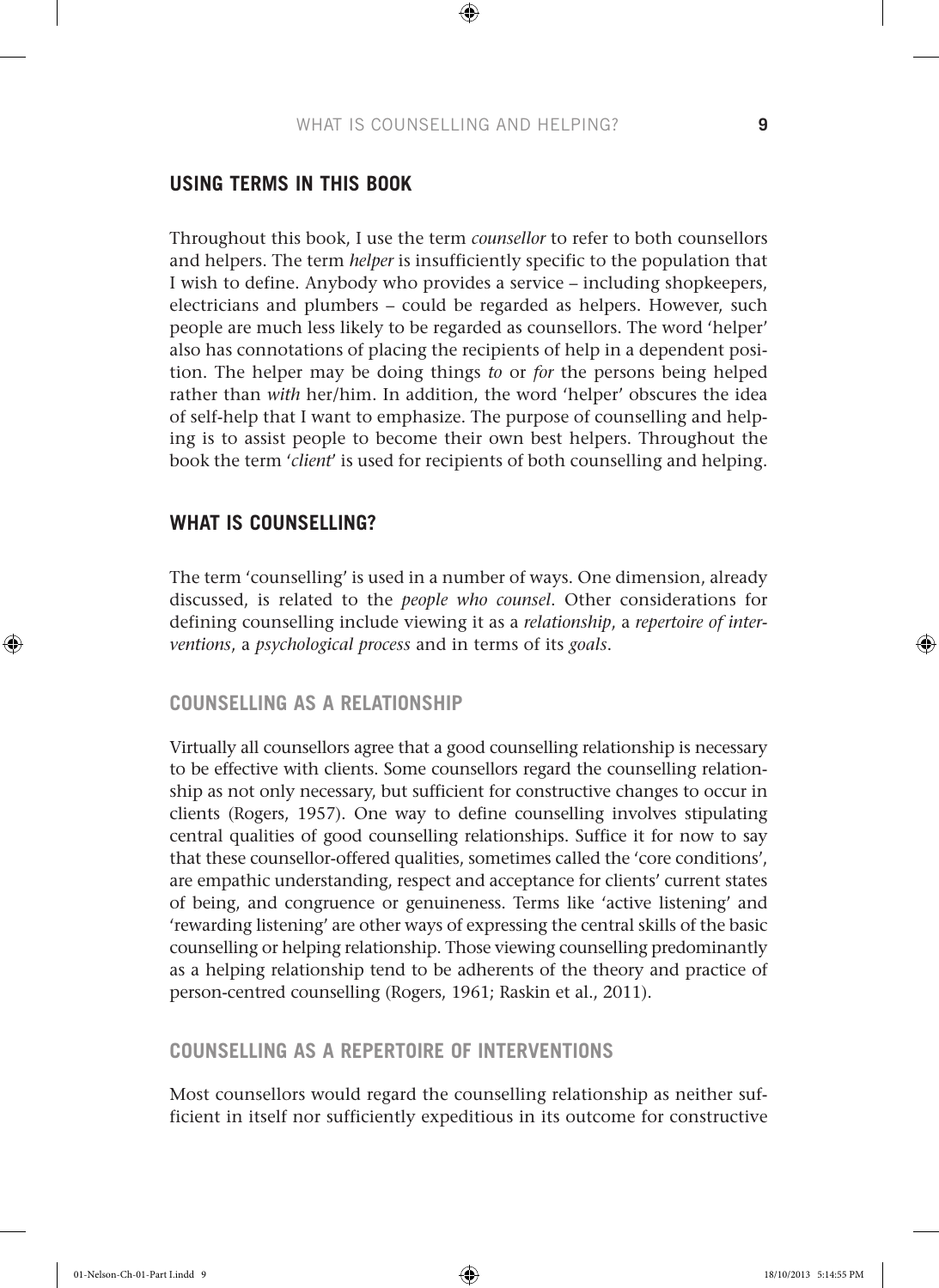client changes to occur. Consequently, they set store by a set of interventions in addition to the counselling relationship. Alternative terms for interventions are 'counselling methods' or 'helping strategies'.

 $\textcircled{\scriptsize\textsf{P}}$ 

Counsellors who deploy a repertoire of interventions need to consider carefully which interventions to use, with which clients, and with what probability of success. Counsellors' repertoires of interventions reflect their theoretical orientations: for instance, psychoanalytic counsellors use psychoanalytic interventions, cognitive therapy counsellors use cognitive therapy interventions, and Gestalt counsellors use Gestalt interventions. Some counsellors are eclectic and use interventions derived from a variety of theoretical positions.

# **COUNSELLING AS A PSYCHOLOGICAL PROCESS**

In this book the word 'counselling' is used as a shorthand version of the term 'psychological counselling'. Whether viewed either as a relationship characterized by the core conditions or as a repertoire of interventions derived from different theoretical positions, counselling is a psychological process. There are various reasons for the fundamental association between psychology and counselling. The *goals* of counselling have a mind component in them. In varying degrees, all counselling approaches focus on altering how people feel, think and act so that they may live their lives more effectively. So the *process* of counselling is psychological. Counselling is not static, but involves movement between and within the minds of both counsellors and clients. In addition, much of the process of counselling takes place within clients' minds between sessions and when clients help themselves after counselling ends. The underlying *theories* from which counselling goals and interventions are derived are psychological (Corsini and Wedding, 2011; Dryden, 2007; Nelson-Jones, 2011). Many leading counselling theorists have been psychologists: Rogers and Ellis are important examples. Most of the other leading theorists have been psychiatrists, for instance Beck and Berne. Finally, psychological *research* contributes both to creating counselling theories and to evaluating counselling processes and outcomes.

# **GOALS FOR COUNSELLING**

Counsellors' and helpers' use of counselling skills can be broken down into five different goals. These goals, in varying degrees, are appropriate in different circumstances.

The first or *supportive listening* goal is to provide clients with a sense of being understood and affirmed. Attaining this goal requires counsellors to be skilled at listening to clients, taking their perspectives and sensitively showing them that they have been heard accurately. Counsellors with good

♠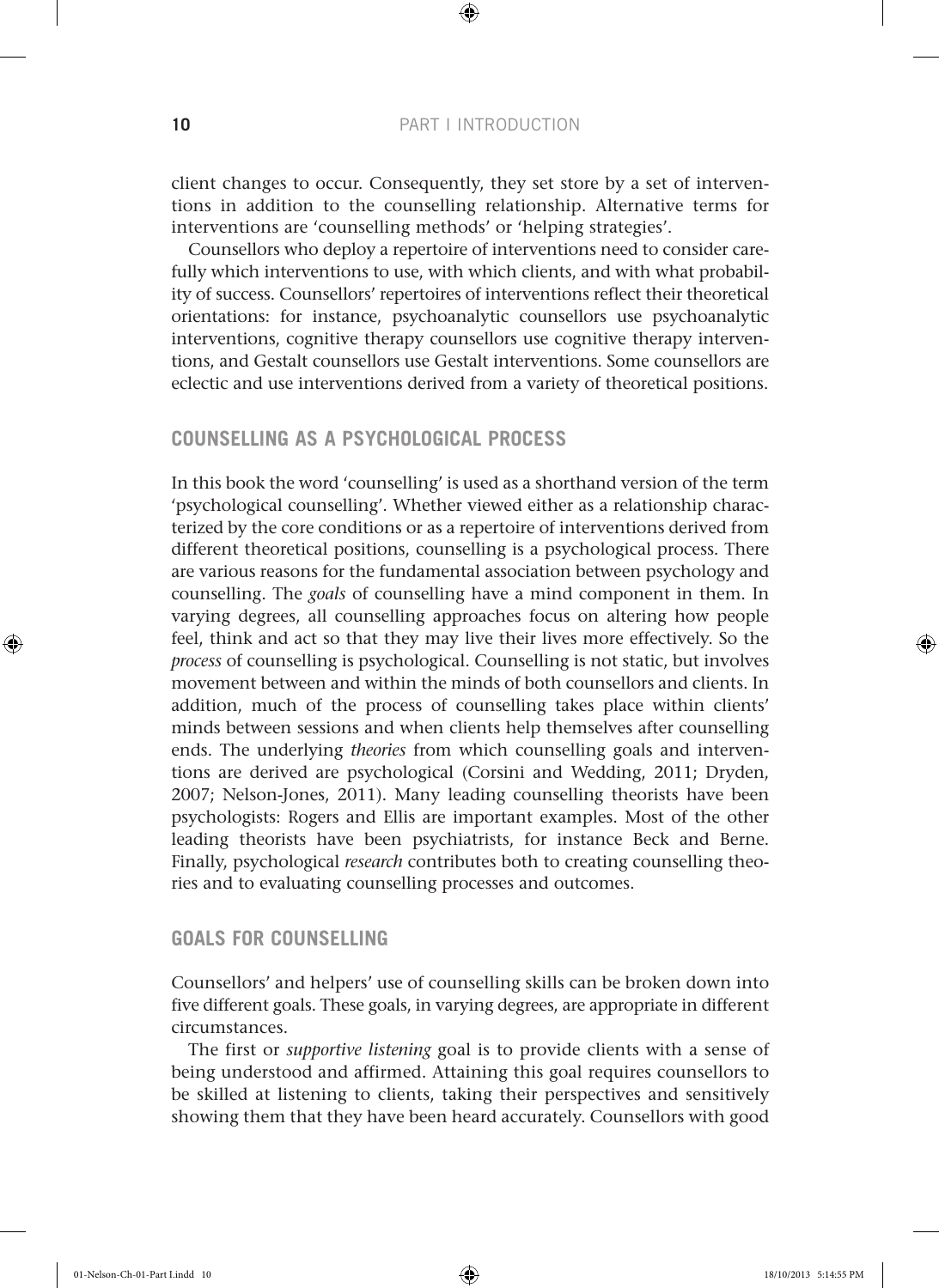$\textcircled{\scriptsize{*}}$ 

listening skills can comfort, ease suffering, heal psychological wounds and act as a sounding board for moving forward. For instance, an employee just made redundant, a patient recently given a diagnosis of a life-threatening illness or a school child who has been bullied may, above all, need counsellors and helpers able to listen deeply.

Second, there is the *managing a problem situation* goal. Clients may want help dealing with specific situations that are problematic for them. In addition, counselling may best proceed if a specific situation within a larger problem is addressed rather than trying to deal with the whole problem. With a shy college student, rather than focus on the broader problem of shyness, counsellor and client might focus on a particular shyness situation of importance to the client, such as being able to start a conversation with a classmate. Supportive listening and managing problem situation goals are perhaps the easiest goals for beginning students and helpers to focus on.

Third, there is the *problem management* goal. Though some problems are limited, many other problems can be larger and more complex than specific situations within them. For instance, Amelia's problem was that she felt depressed. Together the counsellor and Amelia identified the following dimensions to her problem: obtaining or creating employment for herself, being more assertive with her husband, participating in recreational outlets, reactivating her friendship network, and learning to sleep better. Egan's *The Skilled Helper* (2010) is a prime example of a book with a major focus on problem management.

Fourth, there is the *strengthening insufficiently strong skills that create problems* goal. Other terms for insufficiently strong skills include 'weak', 'problematic' or 'deficient' skills. Here the assumption is that problems tend to repeat themselves. In the past, clients may have been repeating insufficiently strong mind skills and communication or action skills and are at risk of doing so again. For instance, workers who cannot stay in jobs may again and again set themselves up to become unhappy or to get fired. Thus the problem is not just dealing with the presenting problem, but altering the insufficiently strong skills that create, sustain or worsen the problem.

Fifth, there is the *enhancing skills strengths* goal. Here clients may not come to counselling with specific problems but wish to function even better than they do now. Another way of looking at these goals is that they are positive counselling goals. Though positive psychology is also relevant to managing problems and changing insufficiently strong skills that create problems, here the main emphasis is on helping well-functioning people give to and get even more out of life.

Whatever the counsellor's theoretical position, counselling goals emphasize increasing clients' personal responsibility for creating and ordering their lives. Clients need to make choices that enable them to feel, think and act effectively. They require the capacity to experience and express feelings,

♠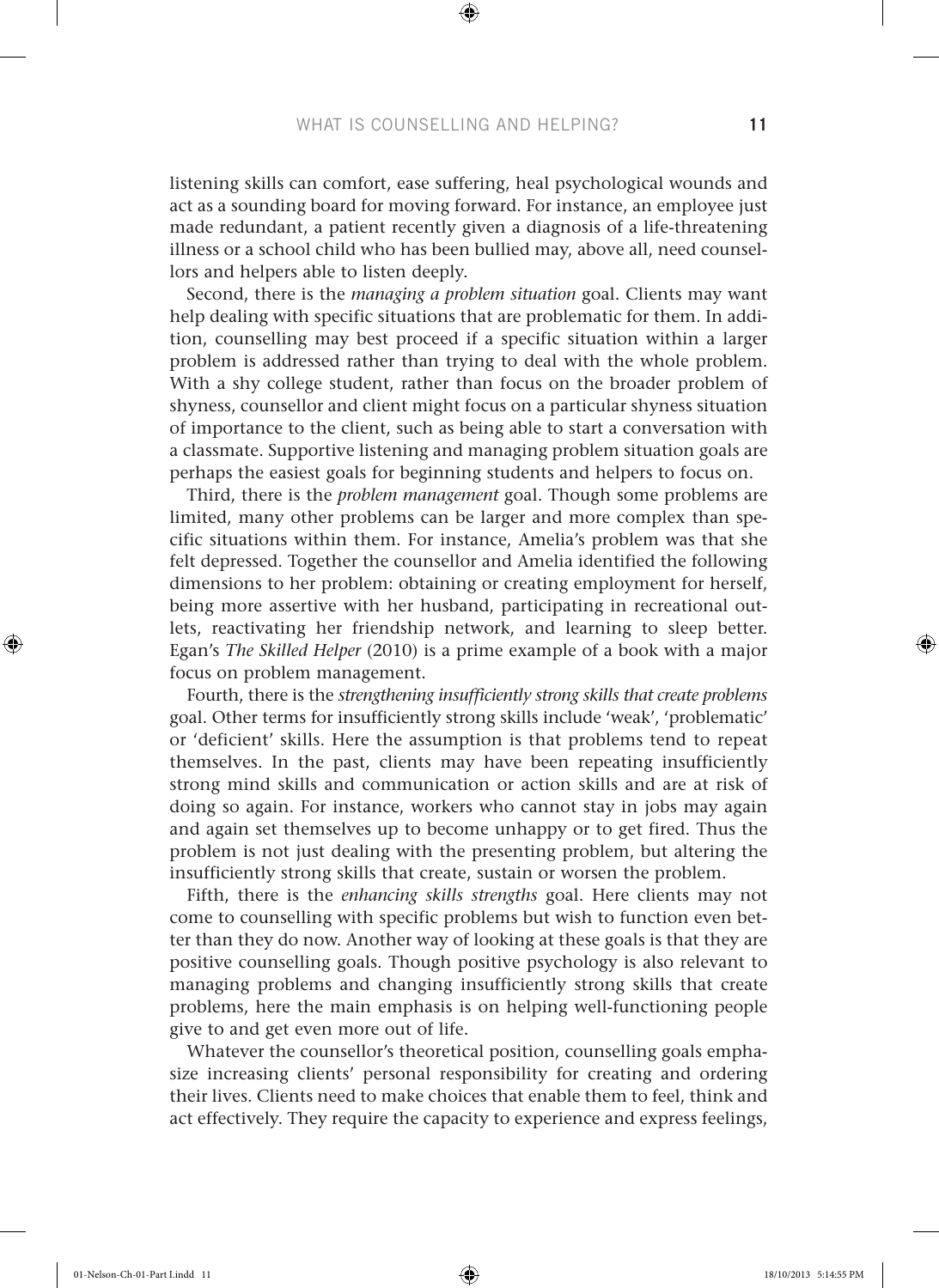think rationally and take effective action to attain their goals. Counsellors tend to be most effective when they enable clients to help themselves after counselling has ended. Thus the ultimate goal of counselling is self-helping, so that former clients become their own best counsellors.

 $\textcircled{\scriptsize\textsf{P}}$ 

## **THE LIFESKILLS COUNSELLOR**

Clients are much more likely to become skilled in specific ways and as human beings if they work with skilled counsellors. Lifeskills counsellors hold humanistic values either within or outside of religious frameworks (Kelly, 1995). These values include respect for each individual, acknowledgement of human fallibility, belief in human educability, belief in the human potential for reason and social living, and a sincere desire for a better world. Furthermore lifeskills counsellors subscribe to a theoretical framework that integrates elements of existential-humanistic and cognitive behavioural psychology.

Lifeskills counsellors are practitioner-researchers who constantly make, implement and evaluate hypotheses about helping clients change. At least four sources of knowledge enlighten and inspire their counselling. First, they attend to theoretical knowledge. Their underlying theoretical framework requires continuous updating in light of new knowledge about human development and change. Second, lifeskills counsellors endeavour to keep abreast of relevant research findings into the processes and outcomes of counselling. When working in a speciality area, for example career counselling or marriage and family counselling, they focus on pertinent research literature. Third, lifeskills counsellors continue to learn from their practical counselling experience. They actively seek to counsel more effectively by evaluating their counselling and, where necessary, modifying what they do. Fourth, lifeskills counsellors are alive and vibrant human beings who learn from personal experience outside of counselling. This is especially important for counsellors operating within a framework that assumes that fundamentally both counsellors and clients require the same skills of living. Counsellors who can acquire, maintain and develop good mind skills and communication/action skills are likely to be better placed to help clients.

Lifeskills counsellors are developmental educators. Taking into account the state of readiness, expectations and skills levels of each client, they flexibly use both relationship and training skills. The focus of counselling includes nurturing and healing vulnerable clients, assisting clients with specific problems and decisions, crisis management work and preventive and developmental lifeskills training. The clientele for counselling may be an individual, a group or an organization. Lifeskills counsellors are always conscious of ways to 'seed' or disseminate counselling skills. Furthermore they

♠